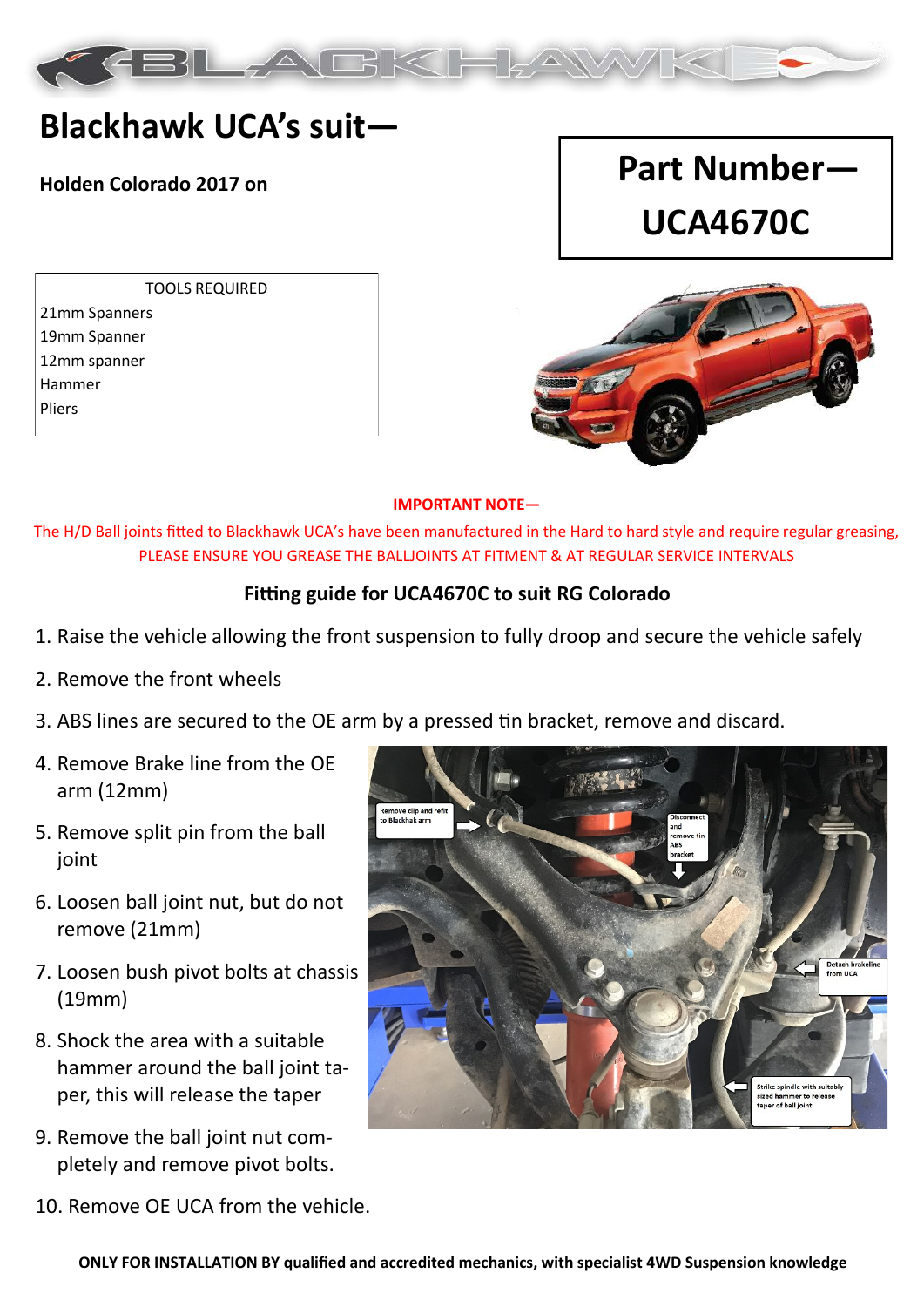

### UCA4670C - Fitting continued

- 10.Using the appropriate sided arm L is for passenger and R is for driver side, first secure the arm using the factory pivot bolts but do not tighten at this stage. (only tighten when the weight of the vehicle is on the suspension and the suspension settled)
- 11.Connect the upper arm to the outer knuckle and use the supplied nut on to the ball joint and tighten to manufacturers specifications. Once you have tightened the nut, secure with split pin. (On some lifts it may be required to lift the lower arm using a jack to meet the ball joint)
- 12. Refit brake line clip to the arm using OE nut.
- 13.Remove tin brackets from ABS wire and resecure the ABS line using the factory clip near the bush aperture and zip ties in the supplied mounting tabs, keeping in mind to make sure that the ABS line is secured away from the coil spring & moving objects.

Now is a good time to grease the ball joint before fitment to ensure the ball joint is adequately greased.



- 14.Replace the wheel and cycle the suspension and steering checking for clearance (This is done to ensure correct fitment and clearance allowances for varying wheel and lift packages)
- 15.Once both sides are done place the vehicle back on the ground and drive the vehicle back and forth steering left to right to settle the suspension. When satisfied suspension has settled tighten the pivot bolts to manufacturers specifications on both upper control arms.
- 16.Install supplied windscreen sticker to the inside of the windscreen to ensure greasable ball joint is greased each service.
- 17.Lastly check and tension wheel nuts. Recheck all tensions after 1000kms of driving.
- 18.Vehicle will need to be wheel aligned by a reputable wheel aligner noting that this arm is designed to help with camber and castor issues related to suspensions lifts and Holden/Isuzu wheel alignment specification is no longer the goal.

| Ball Joint to Control Arm Nuts - Upper 4WD and 2WD Z71                                                | 47 N·m            | 35 lb ft  |
|-------------------------------------------------------------------------------------------------------|-------------------|-----------|
| Upper Control Arm to Frame Nuts - 4WD and 2WD Z71                                                     | 155 N·m           | 114 lb ft |
| Upper Control Arm Ball Joint Stud Nut                                                                 | 100 N·m           | 74 lb ft  |
| <b>TM</b>                                                                                             | <b>ROADSCrite</b> |           |
| ONLY FOR INSTALLATION BY qualified and accredited mechanics, with specialist 4WD Suspension knowledge |                   |           |